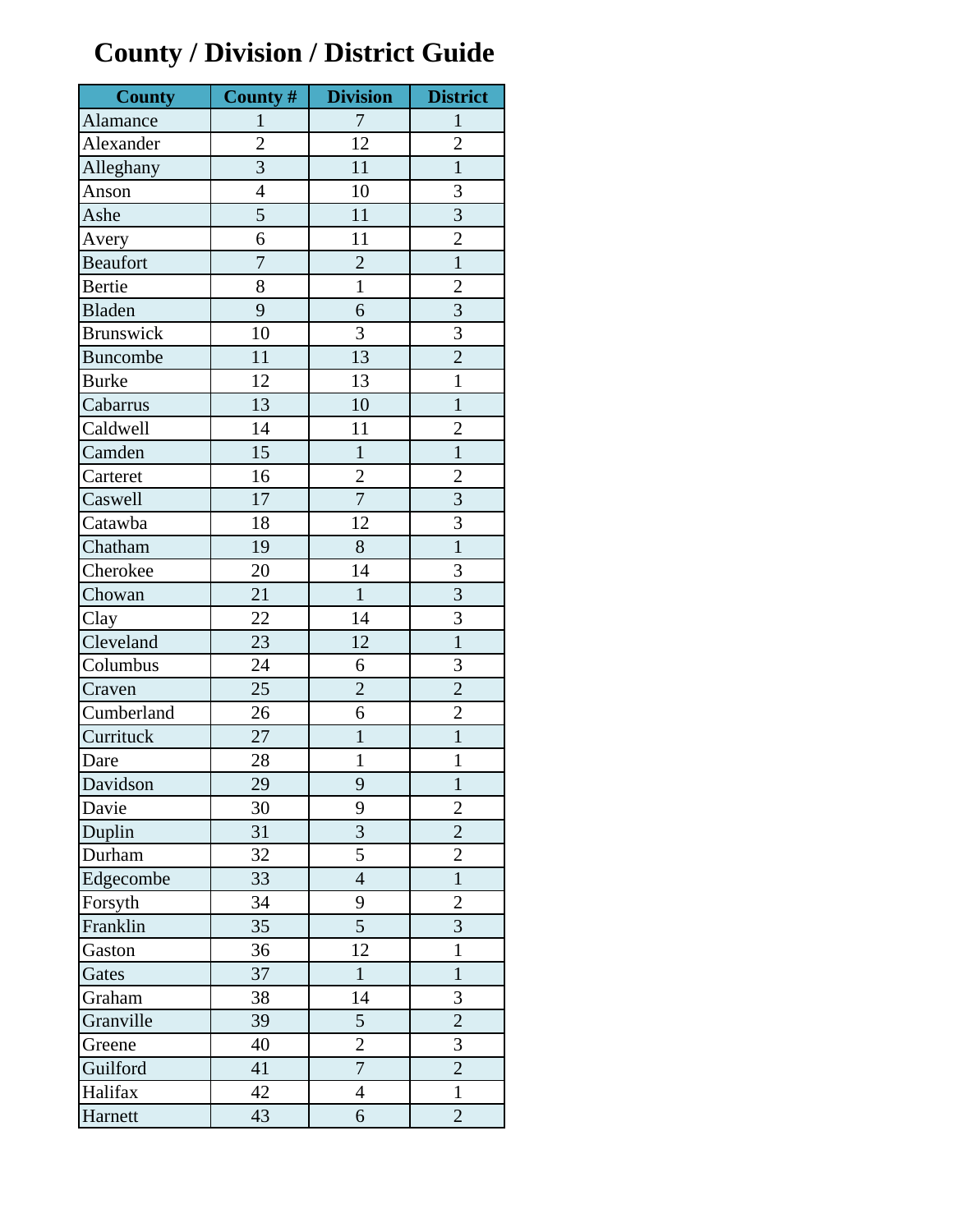| Haywood        | 44 | 14             | $\overline{2}$          |
|----------------|----|----------------|-------------------------|
| Henderson      | 45 | 14             | $\mathbf{1}$            |
| Hertford       | 46 | $\mathbf{1}$   | $\overline{c}$          |
| Hoke           | 47 | $\overline{8}$ | $\overline{2}$          |
| Hyde           | 48 | $\mathbf{1}$   | $\overline{\mathbf{3}}$ |
| Iredell        | 49 | 12             | $\overline{2}$          |
| <b>Jackson</b> | 50 | 14             | $\overline{2}$          |
| Johnston       | 51 | $\overline{4}$ | $\overline{3}$          |
| Jones          | 52 | $\overline{c}$ | $\overline{3}$          |
| Lee            | 53 | $\overline{8}$ | $\overline{2}$          |
| Lenoir         | 54 | $\overline{2}$ | 3                       |
| Lincoln        | 55 | 12             | $\overline{3}$          |
| Macon          | 56 | 14             | $\overline{3}$          |
| Madison        | 57 | 13             | $\overline{2}$          |
| Martin         | 58 | $\mathbf{1}$   | $\overline{3}$          |
| McDowell       | 59 | 13             | $\overline{1}$          |
| Mecklenburg    | 60 | 10             | $\overline{c}$          |
| Mitchell       | 61 | 13             | $\overline{1}$          |
| Montgomery     | 62 | 8              | 3                       |
| Moore          | 63 | 8              | $\overline{2}$          |
| Nash           | 64 | $\overline{4}$ | $\overline{2}$          |
| New Hanover    | 65 | $\overline{3}$ | $\overline{3}$          |
| Northampton    | 66 | $\mathbf{1}$   | $\overline{2}$          |
| Onslow         | 67 | $\overline{3}$ | $\overline{1}$          |
| Orange         | 68 | 7              | $\mathbf{1}$            |
| Pamlico        | 69 | $\overline{2}$ | $\overline{2}$          |
| Pasquotank     | 70 | $\mathbf{1}$   | $\mathbf{1}$            |
| Pender         | 71 | $\overline{3}$ | $\mathbf{1}$            |
| Perquimans     | 72 | $\mathbf{1}$   | $\mathbf{1}$            |
| Person         | 73 | 5              | $\overline{c}$          |
| Pitt           | 74 | $\overline{2}$ | 1                       |
| Polk           | 75 | 14             | $\mathbf{1}$            |
| Randolph       | 76 | 8              | $\mathbf{1}$            |
| Richmond       | 77 | 8              | 3                       |
| Robeson        | 78 | 6              | $\mathbf{1}$            |
| Rockingham     | 79 | $\overline{7}$ | 3                       |
| Rowan          | 80 | 9              | $\mathbf{1}$            |
| Rutherford     | 81 | 13             | $\mathbf{1}$            |
| Sampson        | 82 | 3              | $\overline{c}$          |
| Scotland       | 83 | 8              | $\overline{3}$          |
| <b>Stanly</b>  | 84 | 10             | $\mathbf{1}$            |
| <b>Stokes</b>  | 85 | 9              | $\overline{c}$          |
| Surry          | 86 | 11             | $\mathbf{1}$            |
| Swain          | 87 | 14             | $\overline{2}$          |